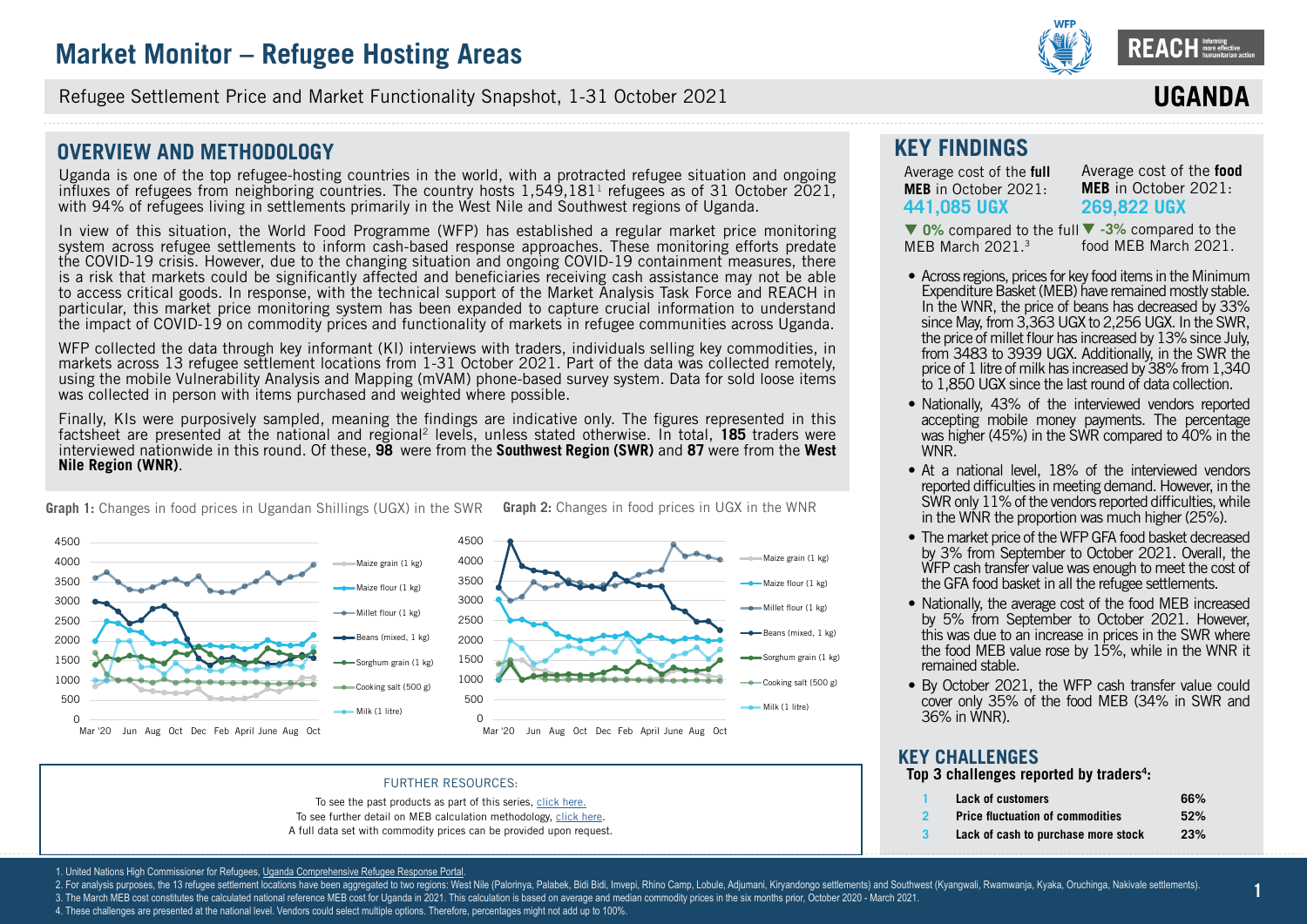

**UGAN** 

#### Refugee Settlement Price and Market Functionality Snapshot, 1-31 October 2021

3 kg

15 kg 3 kg

#### **Food Items (monthly)**  Maize flour Beans Sorghum grain Oil Milk 43.5 kg Cassava (fresh) 27 kg 7.5 kg 3.75 L 1.5 L Salt Leafy vegetables Fish (smoked) 0.75 kg **Non-Food Items (monthly) Uganda Minimum Expenditure Basket (MEB)**

| Laundry soap<br>Firewood          | 2.25 kg<br>165 kg     | Clothing*                | 3.806 UGX  |
|-----------------------------------|-----------------------|--------------------------|------------|
| <b>Other Components (monthly)</b> |                       |                          |            |
| Water*                            |                       | 3,750 UGX Livelihoods*   | 37.705 UGX |
| Education**                       | 28,667 UGX Transport* |                          | 11.001 UGX |
| Health*                           |                       | 2,669 UGX Communication* | 4.256 UGX  |
| Lighting*                         | 5,000 UGX             |                          |            |

#### **Other Items (once per year)**

| Reusable<br>sanitary pads | 8 pc Saucepan         | 3 pc |
|---------------------------|-----------------------|------|
| Jerry can (20 L)          | 2 pc Plate            | 5 pc |
| Jerry can $(5 L)$         | 1 pc Serving spoon    | 2 pc |
| Bucket with lid           | 1 pc Cup              | 5 pc |
| <b>Blanket</b>            | 5 pc Mingle (stirrer) | 2 pc |

The MEB represents the minimum culturally adjusted group of items required to support a five-person refugee household in Uganda for one month. It is used as an operational tool to identify and quantify the average minimum cost of the regular or seasonal basic needs of a median household that can be covered through the local market.

Several core items were identified as being required once per year, so the total cost was divided by 12 to calculate the monthly amount. The MEB's contents were defined by the Cash Working Group in consultation with relevant sector leads. Some components were calculated based on item cost and others through a combination of analysis of household expenditures and sector-expert opinion.

\*The starred items or components were calculated based on average sectoral or component cost per month based on expenditure data.

\*\*Education costs were calculated based on average cost of school fees per year.



#### Settlements with the least expensive average full MEB costs:

- 1. [Rhino camp](DBF_expansive_rank_13)
- 2. [Oruchinga](DBF_expansive_rank_12)
- 3. [Palabek](DBF_expansive_rank_11)

Settlements with the most expensive average full MEB costs:

- 1. [Kyangwali](DBF_expansive_rank_1)
- 2. [Rwamwanja](DBF_expansive_rank_2)
- 3. [Palorinya](DBF_expansive_rank_3)

Full MEB cost percentage change since March 2021 (left) and September 2021 (right):

| Adjumani          | $-4%$  | $+13%$ |
|-------------------|--------|--------|
| <b>Bidibidi</b>   | $0\%$  | $+2%$  |
| Imvepi            | 0%     | $+1\%$ |
| Kiryandongo       | -4%    | 0%     |
| Lobule            | $-7%$  | $-2%$  |
| Kyaka II          | $+6%$  | $+8%$  |
| Kyangwali         | $+16%$ | $+25%$ |
| <b>Nakivale</b>   | $+3%$  | $+4%$  |
| Oruchinga         | $+4%$  | $+5%$  |
| Palabek           | $-12%$ | $+2%$  |
| Palorinya         | $+16%$ | $+19%$ |
| <b>Rhino Camp</b> | $-17%$ | $+11%$ |
| Rwamwanja         | $+2%$  | $+4%$  |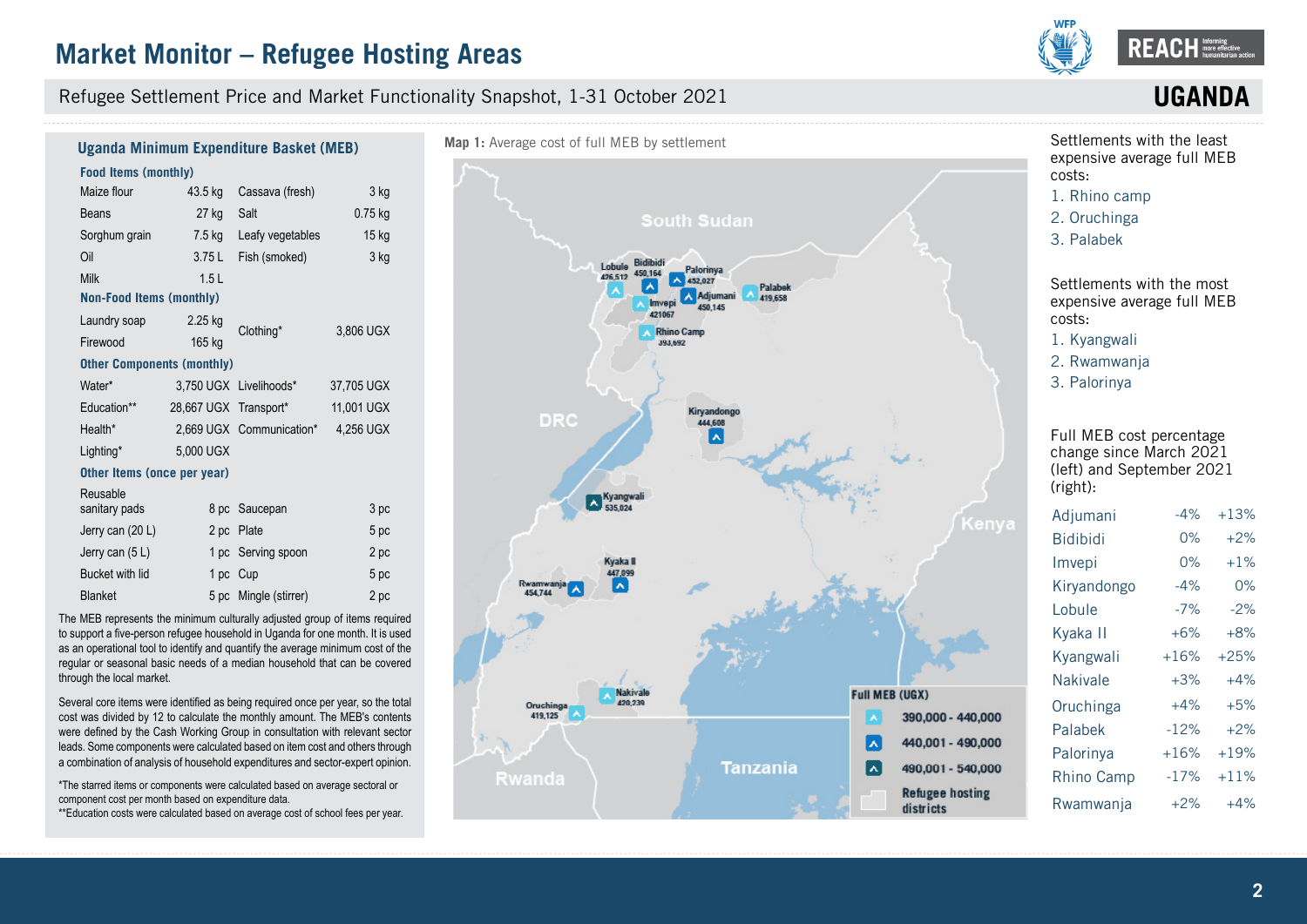

**UGAN** 

### Refugee Settlement Price and Market Functionality Snapshot, 1-31 October 2021

### **COMMODITY PRICES**

Table 1: Average<sup>6</sup> commodity prices in UGX<sup>6</sup>, by refugee settlement location, and percentage price change since March 2021 (upper)<sup>7</sup> and last round 1-30 September 2021 (lower) respectively.<sup>8</sup>

|              |                                    |            |                  |                     |                  | <b>Regions</b>      |                  |          |                  |                 |                 |        |                  |             |                  |          |                  |           |                  | <b>Settlements</b> |                  |          |                  |           |                   |         |                  |           |                  |            |                  |           |                 |
|--------------|------------------------------------|------------|------------------|---------------------|------------------|---------------------|------------------|----------|------------------|-----------------|-----------------|--------|------------------|-------------|------------------|----------|------------------|-----------|------------------|--------------------|------------------|----------|------------------|-----------|-------------------|---------|------------------|-----------|------------------|------------|------------------|-----------|-----------------|
|              | Item (unit)                        | Nationwide |                  | Southwest<br>Region |                  | West Nile<br>Region |                  | Adjumani |                  | <b>Bidibidi</b> |                 | Imvepi |                  | Kiryandongo |                  | Kyaka II |                  | Kyangwali |                  | Lobule             |                  | Nakivale |                  | Oruchinga |                   | Palabek |                  | Palorinya |                  | Rhino Camp |                  | Rwamwanja |                 |
|              | Maize flour (1 kg)                 | 2091       | +6%<br>$+8%$     | 2155                | +18%<br>$+13%$   | 2004                | $-2%$<br>$+1%$   | 1869     | -4%<br>$-1%$     | 1933            | $-1%$<br>$+5%$  | 2600   | +55%<br>$-10%$   | 2000        | $+15%$<br>0%     | 2333     | +17%<br>$+7%$    | 2622      | +17%<br>$+55%$   | 1960               | $-13%$<br>$-2%$  | 1769     | $+20%$<br>$+4%$  | 1880      | $+26%$<br>0%      | 2025    | $-12%$<br>$+1%$  | 2000      | $+13%$<br>$+10%$ | 2000       | $-28%$<br>0%     | 2246      | $+15%$<br>+8%   |
|              | Fish* (smoked, 1kg)                | 20078      | $+17%$<br>$+28%$ | 25333               | $+37%$<br>$+35%$ | 19105               | $+17%$<br>$+41%$ | 23147    | $+30%$<br>+58%   | n/a             | n/a<br>n/a      | 19444  | $+64%$<br>n/a    | 20556       | $-10%$<br>$-31%$ | n/a      | n/a<br>n/a       | 30556     | $+64%$<br>$+75%$ | 9167               | $-30%$<br>$-8%$  | 15000    | $-22%$<br>$+50%$ | 20000     | $+82%$<br>$+122%$ | 15625   | $-29%$<br>$+47%$ | 11548     | $+24%$<br>$+72%$ | n/a        | n/a<br>n/a       | n/a       | n/a<br>n/a      |
|              | Beans (mixed, 1 kg)                | 1904       | $-31%$<br>$-6%$  | 1567                | $-11%$<br>$-5%$  | 2256                | $-33%$<br>$-9%$  | 2493     | $-29%$<br>$-1%$  | 3000            | $-10%$<br>$-5%$ | 1512   | $-58%$<br>$-20%$ | 2375        | $-25%$<br>$+19%$ | 1558     | $-5%$<br>$+4%$   | 1722      | $-13%$<br>$-8%$  | 2220               | $-32%$<br>$-3%$  | 1686     | $-5%$<br>$-4%$   | 1500      | $-13%$<br>$-12%$  | 2389    | $-35%$<br>$-26%$ | 2167      | $-24%$<br>$-6%$  | 1522       | $-57%$<br>$-6%$  | 1446      | $-13%$<br>$-5%$ |
| <b>items</b> | Sorghum grain<br>$(1$ kg)          | 1579       | +12%<br>$+13%$   | 1724                | $+3%$<br>$+8%$   | 1499                | $+20%$<br>+19%   | 1200     | $-2%$<br>$+11%$  | 1000            | $+1%$<br>0%     | 1712   | $-15%$<br>$+17%$ | 1175        | $-7%$<br>$-41%$  | 1969     | $+10%$<br>$+7%$  | 1806      | $-17%$<br>$+7%$  | 2500               | $+72%$<br>$+25%$ | 1167     | $-18%$<br>$-3%$  | 1200      | $-13%$<br>$-21%$  | 950     | $+21%$<br>n/a    | 1400      | $+37%$<br>$+15%$ | 1167       | $-6%$<br>$0\%$   | 1500      | $-7%$<br>0%     |
| food         | Cooking oil (1 litre)              | 7829       | +28%<br>$+4%$    | 8129                | $+23%$<br>$+2%$  | 7553                | $+30%$<br>$+8%$  | 8000     | $+21%$<br>$+9%$  | 6062            | $+17%$<br>$-1%$ | 7062   | $+52%$<br>$+1%$  | 7750        | $+32%$<br>$-3%$  | 8159     | $+24%$<br>$+1%$  | 9333      | +38%<br>$+16%$   | 8500               | $+46%$<br>$+8%$  | 7719     | $+18%$<br>$-2%$  | 7750      | $+16%$<br>$-3%$   | 7562    | +19%<br>$-2%$    | 7300      | $+22%$<br>$+3%$  | 7111       | $+18%$<br>$+2%$  | 8167      | $+27%$<br>$+2%$ |
| MEB          | Fresh cassava*<br>$(1 \text{ kg})$ | 578        | $-15%$<br>$+20%$ | 644                 | $-22%$<br>$+51%$ | 565                 | $-4%$<br>$+10%$  | 517      | $-8%$<br>$+3%$   | n/a             | n/a<br>n/a      | 372    | $-64%$<br>n/a    | 494         | $-6%$<br>$-1%$   | n/a      | n/a<br>n/a       | 437       | $-43%$<br>$+16%$ | 667                | $+2%$<br>0%      | 909      | $-17%$<br>+173%  | 1000      | $-21%$<br>+200%   | 539     | +70%<br>$+8%$    | 918       | +36%<br>+89%     | n/a        | n/a<br>n/a       | n/a       | n/a<br>n/a      |
|              | Cooking salt (500 g)               | 935        | $-5%$<br>$+1%$   | 901                 | $-8%$<br>$0\%$   | 972                 | $-3%$<br>0%      | 1000     | $-1%$<br>0%      | 1000            | 0%<br>0%        | 1000   | $-1%$<br>$0\%$   | 1000        | $+2%$<br>$+43%$  | 831      | $-4%$<br>$+7%$   | 1000      | $-3%$<br>$+2%$   | 840                | $-16%$<br>$-11%$ | 941      | $-6%$<br>$-1%$   | 1000      | 0%<br>0%          | 1000    | 0%<br>0%         | 933       | $-7%$<br>$-1%$   | 1000       | $+1%$<br>$0\%$   | 862       | $-13%$<br>$+6%$ |
|              | Leafy greens* (1 kg)               | 1555       | $-18%$<br>$-8%$  | 1793                | $+25%$<br>$+21%$ | 1510                | $-31%$<br>$-16%$ | 1479     | $-21%$<br>$+11%$ | n/a             | n/a<br>n/a      | 2083   | $-7%$<br>$+46%$  | 1125        | $-67%$<br>$-10%$ | n/a      | n/a<br>n/a       | 1905      | $+30%$<br>+46%   | 1000               | $-10%$<br>0%     | 2000     | $+62%$<br>0%     | 1250      | $+55%$<br>$+12%$  | 1319    | $-37%$<br>$+85%$ | 2183      | $+2%$<br>$+45%$  | n/a        | n/a<br>n/a       | n/a       | n/a<br>n/a      |
|              | Milk (1 litre)                     | 1788       | $+11%$<br>$+25%$ | 1850                | $+39%$<br>+38%   | 1767                | $-1%$<br>$+16%$  | 2000     | $-5%$<br>n/a     | n/a             | n/a<br>n/a      | n/a    | n/a<br>n/a       | n/a         | n/a<br>n/a       | n/a      | n/a<br>n/a       | 2000      | 0%<br>0%         | 2000               | 0%<br>0%         | n/a      | n/a<br>n/a       | 1400      | $+12%$<br>n/a     | 1100    | $-45%$<br>n/a    | 1667      | $+4%$<br>$+11%$  | n/a        | n/a<br>n/a       | n/a       | n/a<br>n/a      |
|              | <b>Food MEB</b>                    | 269,822    | $-3%$<br>$+5%$   | 282028              | $+14%$<br>$+15%$ | 262194              | $-11%$<br>0%     | 280410   | $-5%$<br>$+12%$  | 280123          | $-7%$<br>$-7%$  | 275155 | $+2%$<br>$-2%$   | 273186      | $-8%$<br>$-9%$   | 293076   | +18%<br>$+12%$   | 353150    | $+28%$<br>$+41%$ | 243025             | $-17%$<br>$-3%$  | 241077   | $+5%$            | 242212    | $+9%$<br>$+9%$    | 242296  | $-27%$<br>$-8%$  | 255575    | $+4%$<br>$+9%$   | 247780     | $-25%$<br>$+10%$ | 280626    | $+6%$<br>$+7%$  |
|              | Firewood* (1 kg)                   | 375        | +21%<br>$+57%$   | n/a                 | n/a<br>n/a       | 375                 | +48%<br>+78%     | n/a      | n/a<br>n/a       | n/a             | n/a<br>n/a      | 216    | +24%<br>n/a      | n/a         | n/a<br>n/a       | n/a      | n/a<br>n/a       | n/a       | n/a<br>n/a       | 422                | $+15%$<br>$+1%$  | n/a      | n/a<br>n/a       | n/a       | n/a<br>n/a        | 375     | +122%<br>n/a     | 504       | +195%<br>+137%   | n/a        | n/a<br>n/a       | n/a       | n/a<br>n/a      |
| NFI items    | Laundry soap (1 kg)                | 3276       | $+6%$<br>$+3%$   | 3706                | $+9%$<br>$+10%$  | 3024                | $+5%$<br>$+2%$   | 3077     | $-4%$<br>$-18%$  | n/a             | n/a<br>n/a      | 4000   | $+59%$<br>$+149$ | 3750        | $+1%$<br>+88%    | 3900     | $+5%$<br>$-1%$   | 4000      | $+14%$<br>+45%   | 2000               | $-14%$<br>0%     | 3400     | $+18%$<br>$+7%$  | 2500      | $-28%$<br>0%      | 2867    | $+14%$<br>$-28%$ | 2333      | $-7%$<br>$+109$  | n/a        | n/a<br>n/a       | 4000      | $+15%$<br>$+3%$ |
| ⊞            | Underwear (1 piece)                | 2107       | n/a<br>$-2%$     | 3000                | n/a<br>$+16%$    | 1958                | n/a<br>$+5%$     | 2000     | n/a<br>0%        | n/a             | n/a<br>n/a      | 2000   | n/a<br>$-50%$    | n/a         | n/a<br>n/a       | n/a      | n/a              | 3167      | n/a<br>$+31%$    | 1500               | n/a              | n/a      | n/a<br>n/a       | 2500      | n/a               | 2000    | n/a<br>$-33%$    | 2000      | n/a<br>0%        | n/a        | n/a<br>n/a       | n/a       | n/a<br>n/a      |
| Σ            | Big jerry can (20L,<br>1 piece)    | n/a        | n/a<br>n/a       | n/a                 | n/a<br>n/a       | n/a                 | n/a<br>n/a       | n/a      | n/a<br>n/a       | n/a             | n/a<br>n/a      | n/a    | n/a<br>n/a       | n/a         | n/a<br>n/a       | n/a      | n/a<br>n/a       | n/a       | n/a<br>n/a       | n/a                | n/a<br>n/a       | n/a      | n/a<br>n/a       | n/a       | n/a<br>n/a        | n/a     | n/a<br>n/a       | n/a       | n/a<br>n/a       | n/a        | n/a<br>n/a       | n/a       | n/a<br>n/a      |
|              | Millet flour (1 kg)                | 3983       | +16%<br>$+3%$    | 3939                | $+16%$<br>$+7%$  | 4040                | $+16%$<br>$-2%$  | 3950     | $+16%$<br>$+3%$  | 4167            | $+2%$<br>$+1%$  | 4500   | +39%<br>$-5%$    | 4500        | $+20%$<br>$+4%$  | 4167     | $+29%$<br>$-1%$  | 3750      | $+17%$<br>$+5%$  | 4000               | $+26%$<br>$-3%$  | 3786     | $+13%$<br>$+14%$ | 4000      | $+14%$<br>$+19%$  | 2000    | $-43%$<br>$-33%$ | 4667      | $+32%$<br>$+8%$  | 3357       | $+10%$<br>$-1%$  | 3904      | $+7%$<br>$+2%$  |
| items        | Disposable torch<br>(1 packet)     | n/a        | n/a<br>n/a       | n/a                 | n/a<br>n/a       | n/a                 | n/a<br>n/a       | n/a      | n/a<br>n/a       | n/a             | n/a<br>n/a      | n/a    | n/a<br>n/a       | n/a         | n/a<br>n/a       | n/a      | n/a<br>n/a       | n/a       | n/a<br>n/a       | n/a                | n/a<br>n/a       | n/a      | n/a<br>n/a       | n/a       | n/a<br>n/a        | n/a     | n/a<br>n/a       | n/a       | n/a<br>n/a       | n/a        | n/a<br>n/a       | n/a       | n/a<br>n/a      |
| non-MEB      | Charcoal* (1 kg)                   | 594        | $-37%$<br>$-2%$  | 1667                | $+15%$<br>+102%  | 551                 | $-12%$<br>$+26%$ | 623      | $+3%$<br>$+62%$  | n/a             | n/a<br>n/a      | 445    | $-51%$<br>n/a    | 526         | -47%<br>$-21%$   | n/a      | n/a<br>n/a       | n/a       | n/a<br>n/a       | 667                | $+27%$<br>$0\%$  | n/a      | n/a<br>n/a       | 1667      | $-17%$<br>$+11%$  | 536     | $-18%$<br>$+71%$ | 296       | $-27%$<br>$-30%$ | n/a        | n/a<br>n/a       | n/a       | n/a<br>n/a      |
|              | Maize grain (1 kg)                 | 1072       | $+27%$<br>$-1%$  | 1072                | $+73%$<br>$+1%$  | 1071                | $+9%$<br>$-2%$   | 1152     | $+9%$<br>$0\%$   | 1125            | $+8%$<br>0%     | 1000   | $-7%$<br>$-20%$  | 1125        | +68%<br>$+12%$   | 1179     | $+67%$<br>$+11%$ | 1000      | +96%<br>$+8%$    | 730                | $-21%$<br>$-21%$ | 1085     | $+65%$<br>$-6%$  | 1025      | $+55%$<br>$-19%$  | 1178    | $+22%$<br>$-21%$ | 1025      | $+19%$<br>$+4%$  | 1167       | $-7%$<br>0%      | 985       | $+73%$          |

Some of the above listed commodities (\*) are not traded in standard units (litres or kg), but in informal units ("bundles" or "basins"). These informal units are not strictly defined by weight, can vary from vendor to vend directly comparable. To address this issue, price data needs to be determined via the actual purchase of a given commodity, by its weight and conversion into standard units. Due to COVID-19 restrictions, the price data of collected for the month of June as enumerators were unable to make access the markets and make purchases. Prices reflect the weights and prices imputed based on April and May average.

6. One United States Dollar (USD) was equivalent to 3,690 UGX as of 9th of January 2021, according to

7. Price data for items listed under "other MEB items" and underwear are only collected once every 6 months and can therefore only be compared against prices from March 2021 (upper).

8. Regional and national price aggregations are only reported, if enough price data exists across various settlements. Price changes are only reported where price data for a given item exists for both this reporting round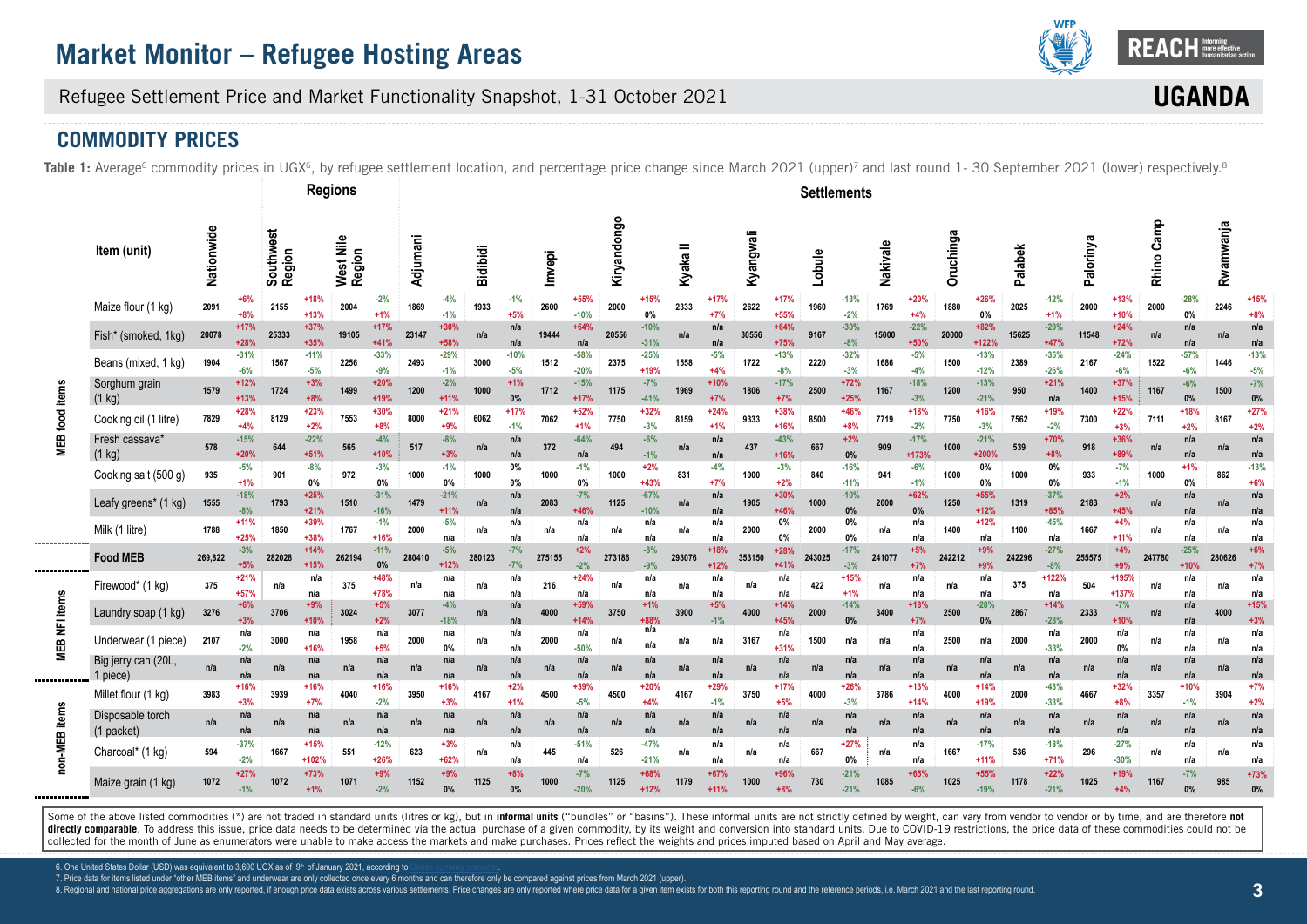

**IIGA** 

#### Refugee Settlement Price and Market Functionality Snapshot, 1-31 October 2021

## **ANALYSIS OF WFP GENERAL FOOD ASSISTANCE (GFA) BASKET**

The analysis focuses on the market prices of commodities that make up the in-kind food basket that WFP provides to refugees for GFA and compares the price of the GFA basket with the GFA cash transfer value (19,000 UGX/person/ month). The food basket consists of the following items and quantities: 7.56kg of maize grain, 1.8kg of beans, 0.54kg of vegetable oil and 0.09kg of salt per person per month. The quantities represent 60% of the normal WFP GFA basket as a result of ration cuts that were implemented starting February 2021. The analysis further compares the cost of the food MEB basket with the cash transfer value.

- The market price of the WFP GFA food basket<sup>9</sup> decreased by 3% from September to October 2021. At regional level, the price of the GFA food basket decreased in both SWR (2%) and WNR (5%) during the same period. Previously, the price of the food basket had increased by 4% from August to September 2021 (graph 4).
- In October 2021, the average cost of the WFP GFA food basket when averaged across all settlements was UGX 15,899 per person per month (UGX 16,192 in WNR and UGX 15,431 in SWR). The cost of the WFP GFA food basket in WNR was 5% greater than the cost in SWR.
- In October 2021, the WFP cash transfer value could on average cover 120% of the cost of the WFP GFA food basket and could cover the cost of the food basket in all settlements (117% in WNR and 123% in the SWR).







The analysis further compares the WFP cash transfer value with the cost of the food MEB (detailed in graph 3) across settlements.

- The average cost of the food MEB increased by 5% from September to October 2021. This increase was from the SWR where the Food MEB increased by 15%, yet it remained stable in WNR during the same period (graph 3). Previously, the Food MEB remained stable from August to September and decreased of 4% from July to August 2021).
- At the regional level, the cost of the food MEB was more than the reference value of March 2021 in SWR (2%) and lower than the reference value in WNR (5%). Overall, the cost of the food MEB in October 2021 was 2% lower than the reference value of March 2021.
- By October 2021, the WFP cash transfer value could cover only 35% of the food MEB (34% in SWR and 36% in WNR).
- The food MEB was most expensive in Kyangwali settlement (UGX 353,150), where the WFP cash transfer value could cover only 31% of the food MEB. The food MEB was least expensive in Nakivale settlement (UGX 241,077) where the WFP transfer value could cover 46% of the food MEB.